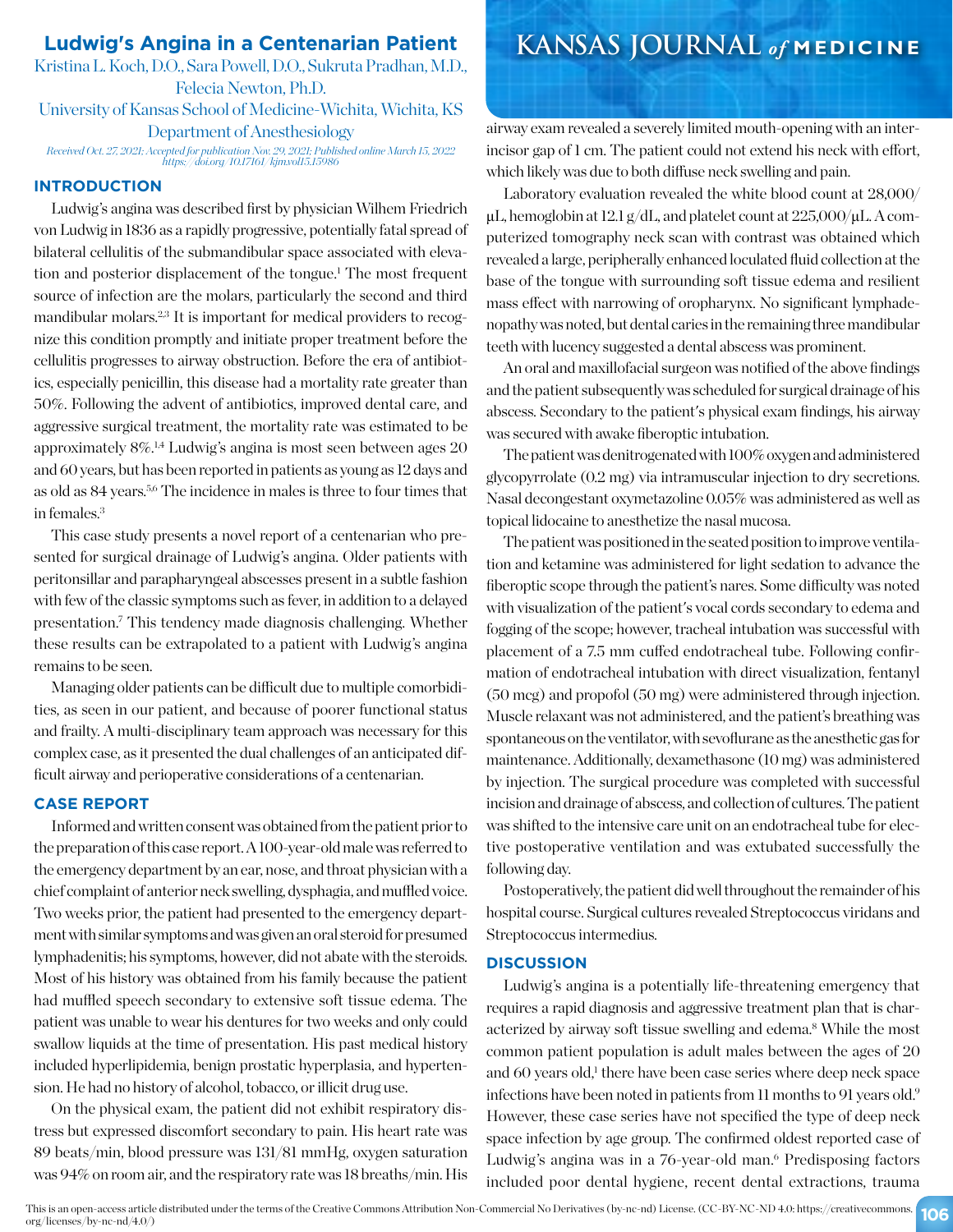## **KANSAS JOURNAL** *of* **MEDICINE LUDWIG'S ANGINA**  *continued.*

including mandibular fractures and oral lacerations, smoking, alcoholism, and systemic illnesses including diabetes mellitus, hypertension, and certain autoimmune conditions such as systemic lupus erythematosus and HIV.<sup>1,10</sup>

Analysis of the microbiology showed the organisms were usually polymicrobial and generally characteristic of oral mucosa flora.11 The most common organisms included Streptococcus and Peptostreptococcus species, particularly Streptococcus viridans, Bacteroides species, and other anaerobes. Treatment options included an antibiotic regimen of penicillin G with metronidazole, ampicillin-sulbactam, clindamycin, or cefoxitin.3 The definitive management with abscess formation was with incision and drainage.

Several airway management options can be utilized to secure the airway, with three of the most common techniques being elective tracheostomy, awake blind nasal intubation, and flexible fiberoptic nasal (oral) intubation.12 While the "gold standard" is a surgical airway, the less invasive methods can be attempted depending on the individual patient and according to their surgical plan, medical comorbidities, and clinical exam.13 The risk-benefit ratio of each method, with the formation of an airway management plan, should be discussed in detail with the patient and a multi-disciplinary team.

After careful consideration, awake fiberoptic intubation was used on the patient. One major advantage to performing this procedure was the decreased risk of airway collapse from loss of muscle tone from general anesthesia.2,14 The patient was seated upright with the head in the sniffing position for intubation, as it allowed for maximal opening of the pharyngeal airway for passage of the nasal endotracheal tube. It also allowed for a more accurate assessment of the airway when planning for extubation. Some of the other benefits over direct laryngoscopy included immediate confirmation of placement of the tube following procedure, less sympathetic stimulation, and less risk for airway trauma.2

In a case of Ludwig's angina, one of the most important anesthetic concerns while securing the airway is the risk for abscess rupture into the hypopharynx with the potential for aspiration pneumonia.2 Neff et al.15 reported an abscess rupture while trying to manipulate an oropharyngeal airway, resulting in the oral cavity filling with pus, consequently causing difficulty when securing the airway. Additional life-threatening complications that have been discussed in the literature include necrotizing fasciitis, descending mediastinitis, pleural effusion, and complications of sepsis resulting in death. $<sup>11</sup>$ </sup>

While a traditionally described technique was used to secure the patient's airway successfully, it is worthwhile to note that the patient was a centenarian. According to projections, the population of elderly patients is expected to double from 8% to 16% between 2010 and  $2050$ <sup>16</sup> with Irwin et al.<sup>17</sup> listing some of the important age-related changes in the geriatric population. In the cardiovascular system of older adults, these changes could include undiagnosed diastolic heart failure, impaired heart rate response and myocardial contractility, and an increased level and activity of inflammatory mediators. The respiratory system is affected by decreased muscle strength and impaired cough mechanism, decreased ventilatory response to hypoxia and hypercarbia, and decreased pulmonary reserve. An increased autonomic dysfunction, impaired autoregulation, and malnutrition also are seen commonly.

There are numerous anatomic changes that occur and should be considered for airway management in the geriatric population. There is a tendency for the airway to collapse and obstruct, increased difficulty to form a proper seal with a bag-valve-mask device due to edentulousness, decreased compliance of the submandibular space, and decreased neck mobility.18 All these changes lead to increased difficulty in ventilation and intubation in an elderly patient.

Irwin et al.17 has recommended that every institution have a protocol in place that targets patients undergoing surgery at extreme ages, as well as including perioperative neurocognitive dysfunction as a part of informed consent in elderly patients that require anesthesia. Some of the recommendations include a robust assessment of comorbidities, risk stratification for each person, identification of modifiable factors for preoperative optimization, rehabilitation, and discharge planning. Models such as the anesthesiologist-led "high risk" clinics with an appropriately trained specialist and the geriatric-led "comprehensive geriatric assessment" have both shown a positive impact on postoperative outcomes for elderly patients.<sup>17</sup>

Vigilant management of Ludwig's angina should be employed with rapid diagnosis and aggressive treatment, with airway management and surgical methods if applicable, and appropriate antibiotic treatment. For elderly patients, special consideration for the approach to anesthesia and intubation techniques should be discussed with a multi-disciplinary team. The patient, due to his age, presented an anatomically and physiologically difficult airway that was considered when choosing the procedure plan. In conclusion, life-threatening complications, such as necrotizing fasciitis, mediastinitis, and sepsis should be monitored rigorously, with action plans implemented through multidisciplinary teams to meet the needs of the patient.

#### **REFERENCES**

<sup>1</sup> Costain N, Marrie TJ. Ludwig's Angina. Am J Med 2011; 124(2):115-117. PMID: 20961522.

<sup>2</sup> Miller RD, Cohen NH. Miller's Anesthesia. Eighth edition. Philadelphia: Saunders, 2014. ISBN: 9780702052835

<sup>3</sup> Bennett JE, Dolin R, Blaser MJ. Mandell, Douglas, and Bennett's Principles and Practices of Infectious Diseases. Eighth edition. Philadelphia: Saunders, 2015. ISBN: 9781455748013.

<sup>4</sup> Bridwell R, Gottlieb M, Koyfman A, Long B. Diagnosis and management of Ludwig's angina: An evidence-based review. Am J Emerg Med 2021; 41:1-5. PMID: 33383265.

<sup>5</sup> Nguyen VD, Potter JL, Hersh-Schick MR. Ludwig angina: An uncommon and potentially lethal neck infection. AJNR Am J Neuroradiol 1992; 13(1):215-219. PMID: 1595447.

<sup>6</sup> Juang YC, Cheng DL, Wang LS, Liu CY, Duh RW, Chang CS. Ludwig's angina: An analysis of 14 cases. Scand J Infect Dis 1989; 21(2):121-125. PMID: 2727632.

<sup>7</sup> Franzese CB, Isaacson JE. Peritonsillar and parapharyngeal space abscess in the older adult. Am J Otolaryngol 2019; 32(6):776-782. PMID: 12761704. <sup>8</sup> Hasan W, Leonard D, Russell J. Ludwig's angina - A controversial surgi-

cal emergency: How we do it. Int J Otolaryngol 2011; 2011:231816. PMID: 21760800.

<sup>9</sup> Karkos PD, Leong SC, Beer H, Apostolidou MT, Panarese A. Challenging airways in deep neck space infections. Am J Otolaryngol 2007; 28(6): 415- 418. PMID: 17980775.